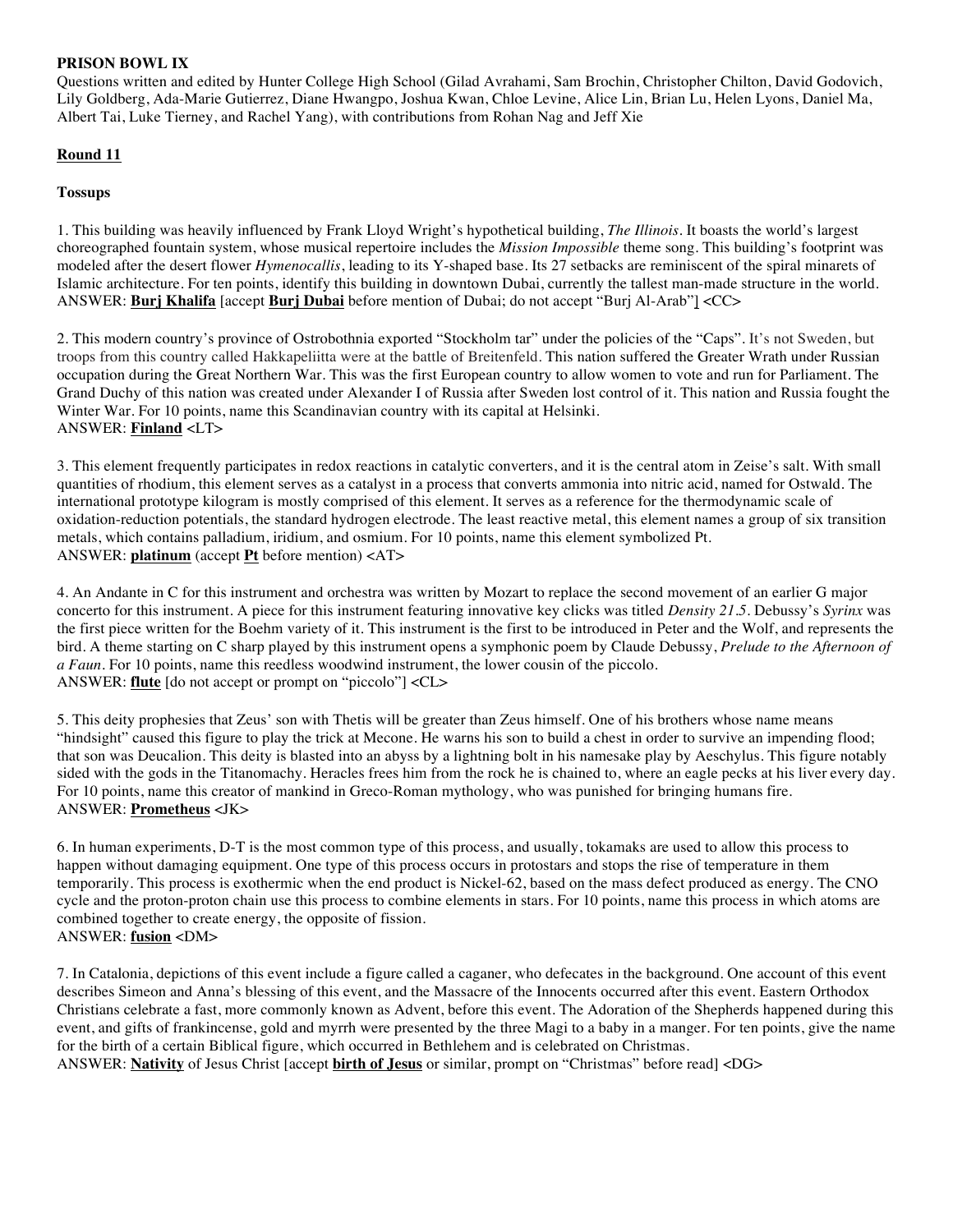8. One work of this type features a tiny white cross-holding figure swooping in through a window. Another of these entities includes two sculptures of its donors painted much larger than its other figures. A portion of that work depicting Just Judges riding on horseback was stolen in 1934. In another example of this type of work, a man builds a mousetrap in the right-hand portion. One of these works features nude depictions of Adam and Eve in its upper left and upper right corners, as well as an *Adoration of the Mystic Lamb* section. Exemplified by the Merode and Ghent ones, for 10 points, identify this type of work placed behind their namesake place in a church.

ANSWER: **altarpiece**s [prompt on **altar** or specific types of altarpieces like **pala**, **diptych**, **triptych**, or **polyptych**, accept Merode **Altarpiece** or Ghent **Altarpiece** before mention] <CL/AT>

9. In this novel, James Forster is fired when he brings shaving water two degrees too cold. Another episode features a mutiny on the *Henrietta*. The protagonist of this novel is arrested by Fix after he is mistaken for a bank robber. At the end of this book, Aouda, who was supposed to be sacrificed by suttee, marries the protagonist, who is accompanied by a man whose name means "goes everywhere." At the beginning of this book, the protagonist argues to the Reform Club that a new railway section in India makes the title achievement, completed with Passepartout, possible. For 10 points, name this adventure novel by Jules Verne about Phineas Fogg's circumnavigation of the globe.

ANSWER: *Around the World in Eighty Days* [accept *Le tour du monde en quatre-vingts jours*] <CL>

10. Nouns in this language are often produced by the reduplication of verbs, and verbs can agree with either the subject or the object. One notation for this language was created by William Stokoe, and it has been proposed that this language is a creole with a French version of the language as a superstrate. This language is thought to be derived from a version originating in Martha's Vineyard, and the first school to use it was founded in Hartford by Thomas Gallaudet. Reciprocity is signified by using two hands for a one-handed sign in, for 10 points, what language used among the deaf in the United States? ANSWER: **A**merican **S**ign **L**anguage [prompt on **s**ign **l**anguage]

11. In a set of 124 of these works by one writer, each one begins with "Seneca lucilio suo salutem" ("sen-a-KAH loo-SILL-ee-o SOOoh sa-LOO-tem") and ends with the word "Vale" (VAH-lay). Cicero wrote 35 books comprising these works, and a similar number of which are lost, many of which concern his depression during his exile at Thessalonica. Pliny the Younger described the eruption of Vesuvius in these works, in which he recounts the death of his uncle, Pliny the Elder, and requests advice from the Emperor Trajan about how to deal with the Christians. For 10 points, name this form of writing which includes those exchanged between Brutus and Cicero in common resentment of Julius Caesar.

ANSWER: **letter**s [accept **message**s until mentioned] <GA>

12. This organization's lawyer Walter White investigated the Elaine Riots. The 1918 "Close Ranks" editorial was published in this group's magazine. Detroit's housing system was the focus of this organization's defense of Dr. Ossian Sweet. In 1950, this group won the case *Sweatt v. Painter* over two law schools' admissions policies. This organization continues to issue the publication *The Crisis*. Ralph David Abernathy was first part of this group before he led the SCLC. This group, preceded by the Niagara Movement, organized the Montgomery bus boycotts. In 1954, this organization won *Brown v. Board.* For 10 points, name this organization founded by W.E.B. Du Bois and others.

### ANSWER: **NAACP** [or the **National Association** for the **Advancement** of **Colored People**]

13. Buys-Ballot's law describes objects in response to this phenomenon. Objects will feel lighter or heavier as a result of the Eotvos effect, which is caused by it. Velocity is divided by the product of this phenomenon's namesake parameter and the length scale to derive the Rossby number, which measures the prevalence of this effect. This effect causes precession in Foucault's pendulum, and causes the deflection of moving objects in a rotating reference frame. For 10 points, name this effect that causes cyclones in different hemispheres to rotate in different directions.

ANSWER: **coriolis** effect (accept **coriolis** forces) <AT>

14. Domingo Mercante made a housing plan for this city before resigning as governor. Cipriano Reyes was detained in a hospitalturned-torture-chamber in this city. Crowds in this city waiting for a man who had declared that "the spilled blood will not be negotiated" were fired upon at an airport in the Ezeiza massacre. This city was also the first capital of the Viceroyalty of the Rio de la Plata. The Casa Rosada is located in this city. Atilio Lopez was assassinated here during the Dirty War. The Evita City development is located south of this city and was named for the wife of President Juan Perón. For 10 points, name this Argentine capital. ANSWER: **Buenos Aires** <CL/RN>

15. One poem by this man is "The Fragment," although its title was later changed to "An Inscription upon the Entrance to a Wood." The first published work by this man was "The Embargo; or, Sketches of the Time." Thomas Holley Chivers accused this man of "[stealing his most famous poem] *line by line* from the Spanish." That poem by this man mentions "The innumerable caravan, which moves / To that mysterious realm," and it opens with the lines, "To him who in the love of Nature holds / Communion with her visible forms, she speaks." For 10 points, name this long-time editor of the *New York Evening Post* and poet of "Thanatopsis." ANSWER: William Cullen **Bryant** <CL>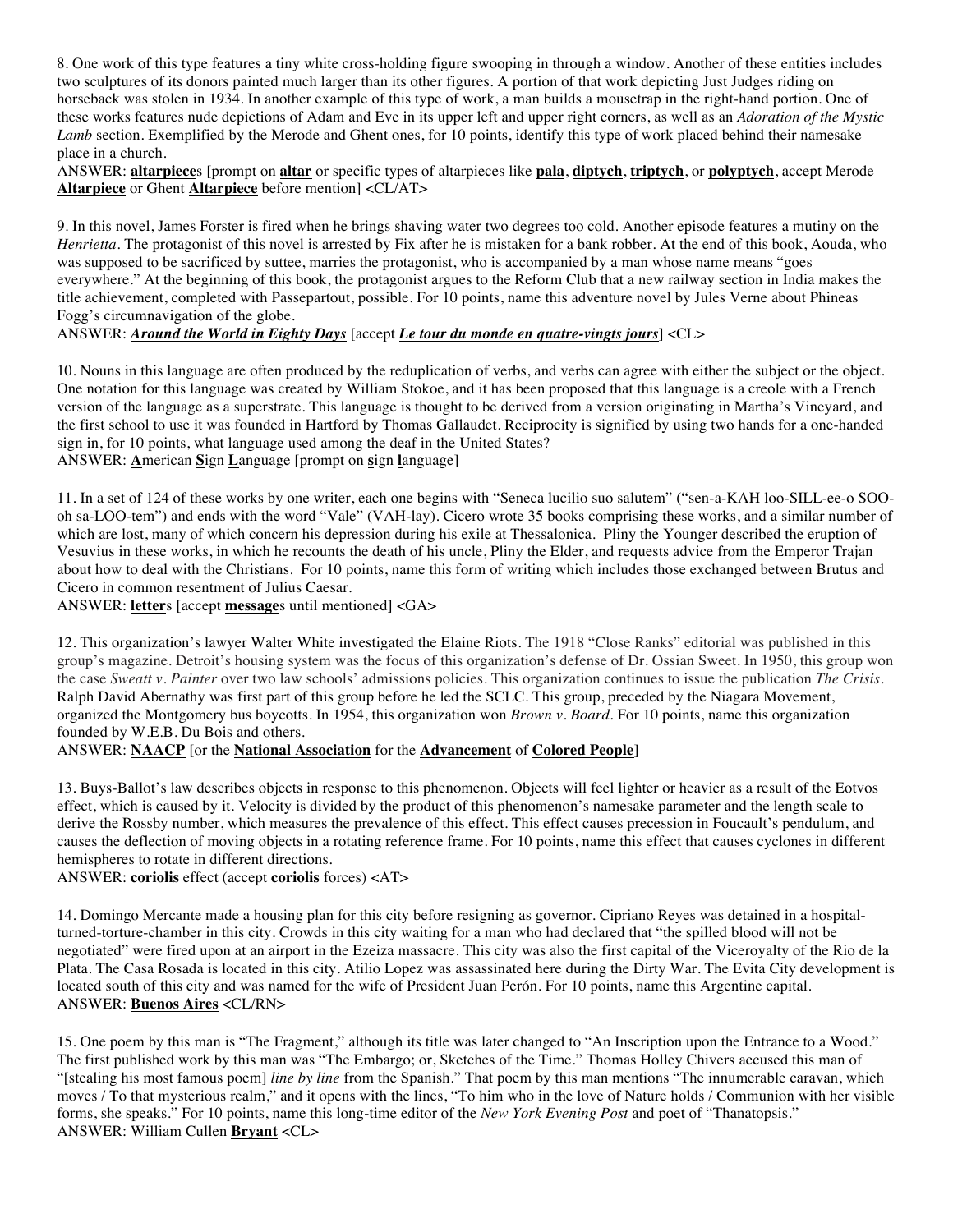16. The Tumen river forms the only border between this country and one neighbor. It's not Germany, but the historical capital of Konigsberg is now in this country. A canal in this country connects Lake Onega with the Northern Sea Route, connecting the Pacific Ocean to the Barents Sea, which is projected to rapidly grow in use due to global warming. Entirely within this country, the Yenisey river originates at the oldest lake in the world, Lake Baikal. The Trans-Siberian Railway transverses, for 10 points, which country stretching between Europe and Asia with capital at Moscow?

ANSWER: **Russia**n Federation (do not accept **Soviet Union** or **USSR**)

17. According to the Vedantist Swami Vivekananda, the "very words" naming this concept "are a contradiction." Daniel Dennett's *Elbow Room* is subtitled *The Varieties of* this concept *Worth Wanting*, and was based on his *John Locke Lectures*. Schopenhauer said that phenomena do not have this concept and wrote an essay titled for it which argues that "in any given moment of your life," only one thing is done. Incompatibilism, which addresses the dilemma of determinism, says that this concept is incompatible with the idea that there is only one possible course of action. For 10 points, name this two-word term for the ability to act contrary to necessity or fate.

ANSWER: **free will** [prompt on descriptions and equivalents; prompt on **will** or **freedom**] <CL>

18. One poem by this figure titled "On Monsieur's Departure" contains the line "I love, and yet am forced to seem to hate" and may have been written about the Duke of Anjou. One poem about this figure ends with the line "Her love hath end; my woe must ever last." One allegory for this figure is named Belphoebe, while another has a Court of Pride to hide a dungeon and is named Lucifera. In that work, another allegory for this figure is named Gloriana, and that work is Spenser's *The Faerie Queene,* which is dedicated to her. Born and christened in Shakespeare's play *King Henry VIII*, for 10 points, name this queen of England often memorialized as "Good Queen Bess."

ANSWER: Queen **Elizabeth I** [prompt on "Elizabeth," accept **Elizabeth Tudor**] <CC>

19. De la Chapelle syndrome occurs when an SRY region is relocated onto one of these entities. These entities are associated with CT genes, and the absence of one of them causes a condition characterized by lymphedema and a webbed neck. The lyonization of these objects forms a Barr body. Other conditions caused by these entities include lower testosterone levels in humans and calico fur patterns in male cats. A lack of one of these entities in females causes Turner syndrome, while an extra one in males causes Klinefelter syndrome. For 10 points, name this sex chromosome that women possess two of, contrasted with the Y chromosome. ANSWER: **X chromosome** (prompt on **allosome**s, accept **X** after end of question, prompt on **chromosome**s before mention) <AT>

20. Ramon Castilla was a noted liberador in this country, and under Castilla's rule slavery was abolished in this country. Guano played a significant role in this nation's economy until it was supplanted by nitrate production, an industry that was hurt following this non-Bolivian nation's defeat in the War of the Pacific at Chilean hands. This country's native leader Tupac Amaru rebelled in 1780 and Jose de San Martin became its Protector in 1821. This country became independent from Spain after the battle of Ayacucho. For 10 points, name this country once home to most of the Incan Empire including Machu Picchu, which has a capital at Lima. ANSWER: **Perú**

TB. Lordosis behavior is triggered by this substance, and a precursor to it is produced in the theca interna. The replacement of serotonin (5-HT) neurons explains how this hormone suppresses binge eating. It's not progesterone, but this hormone is produced by granulosa cells and synthesized by aromatase. A spike in luteinizing hormone follows increased amounts of this hormone, which is responsible for the thickening of the endometrium. The E3 form of this derivative of cholesterol is produced in greater form during menopause. For 10 points, name this primary female sex hormone produced in the body, contrasted with testosterone. ANSWER: **estrogen** <JK>

#### **Bonuses**

1. The protagonist of this book moves from Peshawar to Fremont, California. For 10 points each:

[10] Identify this 2003 best-selling novel about Amir and Hassan. In it, Assef mocks Amir for associating with a Hazara. Ali, Amir's father's servant, is killed by a landmine in this book, according to Rahim Khan.

#### ANSWER: *The Kite Runner*

[10] This author of *The Kite Runner* was a physician until its success led him to pursue writing full-time. His *A Thousand Splendid Suns* and *And the Mountains Echoed* were also best-sellers.

#### ANSWER: Khaled **Hosseini**

[10] Khaled Hosseini was born in this country and lived there until he was 11. Part I of *The Kite Runner* is set in this country's capital city of Kabul.

ANSWER: Islamic Republic of **Afghanistan** <CL>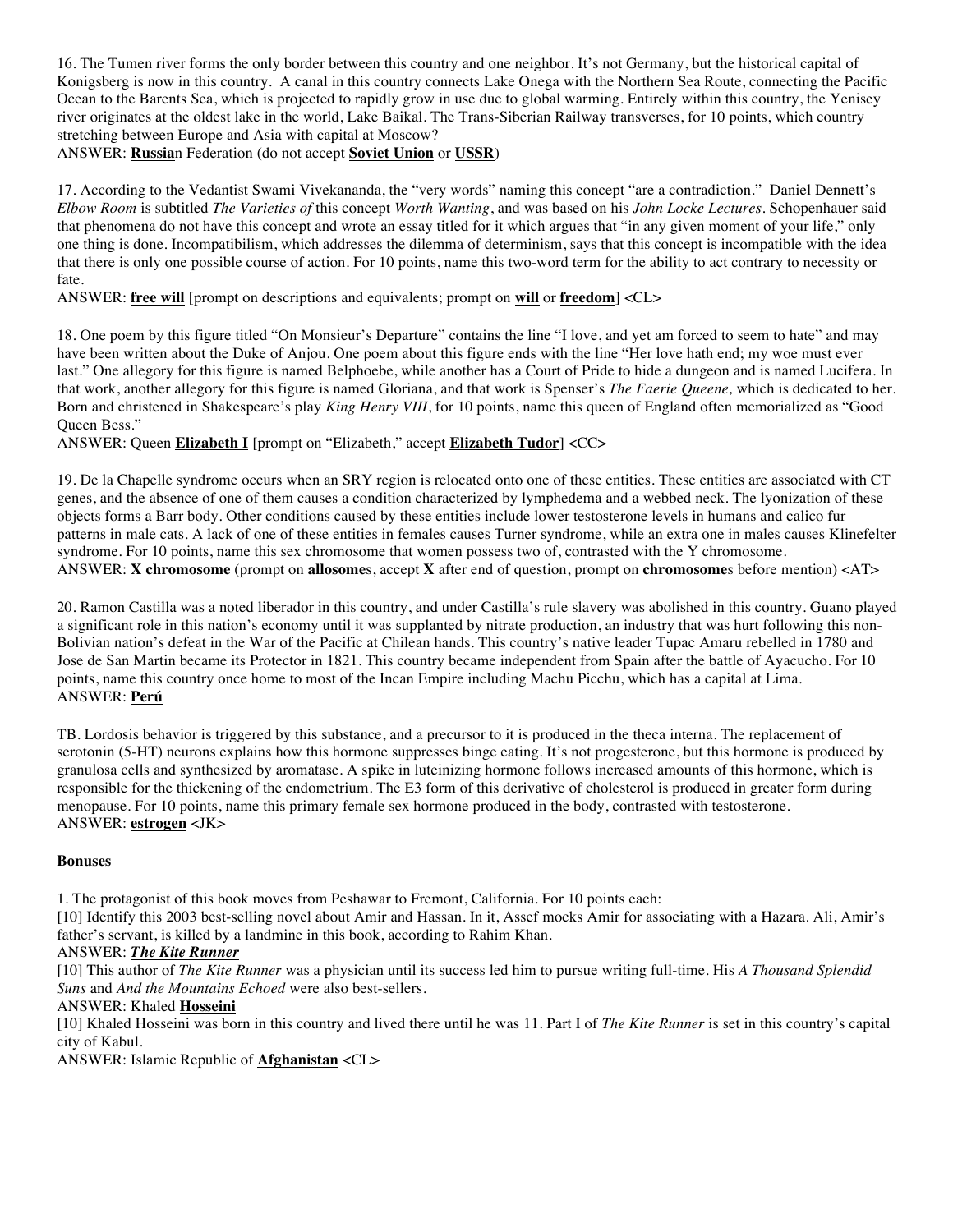2. One side of this equation features the natural log of the oxidizing agent's chemical activity over the reducing agent's chemical activity. For 10 points each:

[10] Name this equation that can be used to find the reduction potential of a half-cell.

ANSWER: **Nernst** equation

[10] Two half-cells combine to form a galvanic cell, which generates energy via the spontaneous occurrence of this type of reaction. These reactions involve either the gain or loss of electrons between chemical species.

ANSWER: **redox** reactions (prompt on **oxidation** reactions or **reduction** reactions)

[10] This primitive galvanic cell was comprised of copper and zinc disks, which respectively served as cathodes and anodes. A brine solution served as the electrolyte for this device.

ANSWER: **voltaic** pile (accept **voltaic** cell) <AT>

3. Supreme Court judge (and Hunter College High School alum) Elena Kagan analyzed this text in her journal article about draft-card burning and flag burning. For 10 points each:

[10] Name this text, relied on in *United States v. Alvarez* to strike down the Stolen Valor Act, which had prohibited false statements about military awards.

ANSWER: The **First Amendment** to the United States Constitution [prompt on **Bill of Rights**; prompt on U. S. **Constitution**] [10] This former Supreme Court judge wrote a scathing dissent to *Lee v. Weisman,* which held that the establishment clause of the first amendment prevented religious figures from leading prayers in schools. He also wrote dissents in *Lawrence v. Texas* and *Obergefell v. Hodges.*

ANSWER: Antonin **Scalia**

[10] This plaintiff in this case, on which the Supreme Court issued a 4-4 split decision in March, claimed the mandatory payment of union dues violated her first amendment right of free speech. Observers have suggested that Scalia's death may have prevented a 5-4 decision eliminating mandatory union dues.

ANSWER: **Friedrichs** v. California Teachers Association <GA>

4. Give complete answers to these questions about famous unfinished works for 10 points each.

[10] George Gordon, Lord Byron, finished sixteen cantos of this epic poem before his death in 1824. Byron depicted the epic's title hero as someone easily seduced, rather than a compulsive womanizer.

ANSWER: "**Don Juan**" ("Don JOO-uhn")

[10] This prolific author left *The Mystery of Edwin Drood* unfinished when he died in 1870, dooming readers never to discover who murdered Edwin, though it was likely his opium-addicted uncle John Jasper.

#### ANSWER: Charles **Dickens**

[10] This author died of Addison's disease in 1817 before she could finish her novel *Sanditon.* Like another of her characters, Sir Thomas Bertram, several characters in *Sanditon* make their fortunes from their financial interests in the West Indies. ANSWER: Jane **Austen** <CC>

5. One of these parties was led by Helmut Kohl, while another, the Popular Republican Movement, defeated Charles de Gaulle. For 10 points each:

[10] Name these centrist political parties that took power in France, Germany, and Italy during economic miracles. They promoted "social-market economies", and differ in some respects from their "Social" counterparts in Britain and Scandinavia.

#### ANSWER: **Christian Democrat** [prompt on "**Democrat**ic"]

[10] This nation was reunited with its eastern, Soviet counterpart under Chancellor Helmut Kohl of the Christian Democratic Union. ANSWER: **West Germany** or the **F**ederal **R**epublic of **G**ermany

[10] The Christian Democrats were led by Aldo Moro who was killed by the Red Brigades, in this heavily corrupt country. Enrico Berlinguer ("BUR-ling-er") created 'Euro-Communism' here.

ANSWER: **Italy**

6. Answer some questions about the prevalence of a certain number in mythology, for 10 points each:

[10] The nine realms of this world-tree include Muspelheim, a realm of fire, and Niflheim, a realm of ice. Odin hung for nine days and nights from this place to discover the runes.

#### Answer: **Yggdrasil**

[10] In his *Theogony*, Hesiod said that an anvil falling from the earth would take a total of nine days to reach this lowest part of the underworld, the place of eternal punishment which contains the Titans.

## Answer: **Tartarus**

[10] A variation of Navratri, a nine day Hindu festival, celebrates not only the forms of Durga, but also those of Sarasvati and this goddess of wealth, who is the wife of Vishnu.

Answer: **Lakshmi** <JK>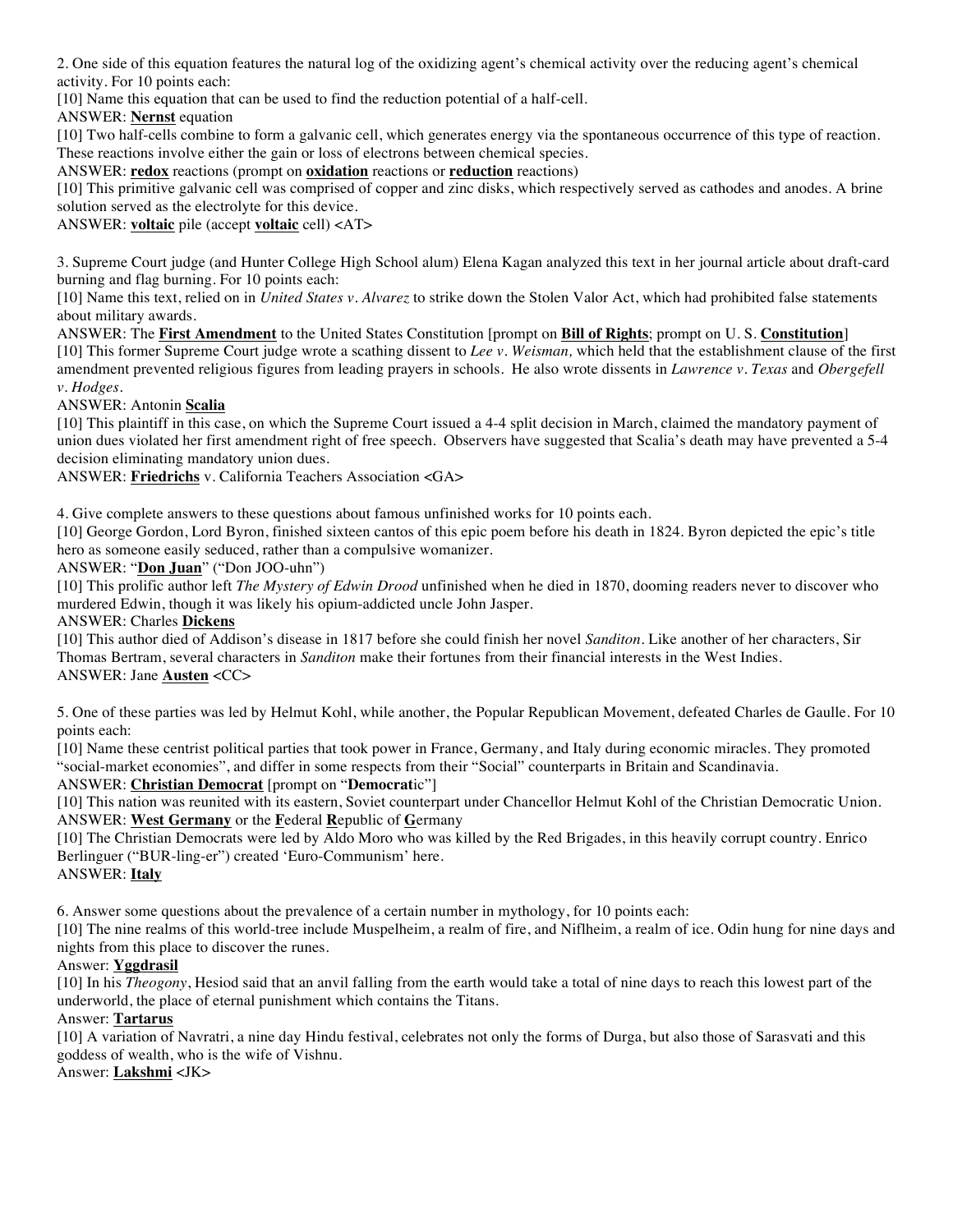7. This function first proposed by John Napier is the inverse of the exponential function. For 10 points:

[10] Give this operation that gives the exponent to which a base must be raised to produce a number. The "natural" form of this operation is often used to model continuous growth.

## ANSWER: **log**arithm

[10] If the variable Z equals the natural log of x divided by the natural log of b, express Z in terms of a single function.

ANSWER: **log base b of x** (accept **log of x base b**, prompt on unclear answers like **log b x)**

[10] By using implicit differentiation, one can find this derivative of the natural logarithm of x. This function's graph has asymptotes at x equals zero and y equals zero.

ANSWER: **one over x** (or **one divided by x**, accept clear equivalents) <AT>

8. This figure was held hostage in Thebes during his rule. For 10 points each:

[10] Name this basileus who developed the sarissa. He won the Battle of Chaeronea ("kay-RAW-knee-uh") and created the League of Corinth.

ANSWER: **Philip II**; prompt on "Philip"

[10] At Chaeronea, Philip II defeated a coalition of these political entities, which were also called *poleis* ("po-LAY-is"). The Delian and Peloponnesian Leagues were groups of these political entities.

ANSWER: **city-state**s

[10] This kingdom north of Greece was Philip II's home. Its capital was Pella during the reigns of Philip II and Alexander the Great. ANSWER: **Macedon**ia

9. Some have claimed that Robert E. Lee's face can be seen in the subject of this work's hair. For 10 points:

[10] Name this marble statue located in the National Mall. It features a certain U.S. President sitting atop a circular ceremonial chair. ANSWER: *Abraham Lincoln* (or the **statue of Lincoln at the Lincoln Memorial**, be lenient with accepting knowledge equivalents) [10] This man, who frequently depicted scenes from American history, sculpted the aforementioned statue of Abraham Lincoln. He also created *Minuteman* in Concord, Massachusetts.

ANSWER: Daniel Chester **French**

[10] French famously created a seated bronze sculpture of this location's founder. Other sculptures in this location include Henry Moore's *Large Four Piece Reclining Figure* and a hyper-realistic rhinoceros.

ANSWER: **Harvard** University (accept **Harvard** College or **Harvard** Extension School, do not accept "Harford Community College") <AT>

10. You are playing in a quiz bowl tournament, when you are asked to name a novel that you may or may not have read (depending on your desire to impress fellow bookstore patrons or the attractiveness of the bookseller). For 10 points:

[10] Name this novel, whose "even" passages are the first chapters of ten different novels that break off in the middle of the story. You may also recall that its protagonist investigates the ancient Cimmerian language with Ludmilla.

ANSWER: *If on a winter's night a traveler* [accept *Se una notte d'inverno un viaggiatore*]

[10] Now, you have been tasked to name this Italian author of *If on a winter's night a traveler*. This postmodernist also wrote the *Our Ancestors* trilogy, along with a work featuring Marco Polo and Kublai Khan, *Invisible Cities*.

ANSWER: Italo **Calvino**

[10] *If on a winter's night a traveler* and this bonus employ this literary technique, where the author directly addresses "you," the reader.

ANSWER: **second-person** narrative <CL/AT>

11. The Ciompi ("chompy") rebellion was led by workers in this industry, which was governed by the "putting-out system" in England. For 10 points each:

[10] Name this industry which shears sheep to make fabrics, which was also centered in Toulouse, France. The Etruscans first used this good to make white togas.

ANSWER: **wool** [prompt on **textiles** or **cloth**]

[10] The Ciompi were from Florence in this wool-gathering region in Italy, earlier home to the Etruscans. The de Medici family later made Florence into the "Grand Duchy of" this region.

ANSWER: **Tuscany**

[10] English sheep, which were favored for their thicker wool, were often exported to this region's cities of Bruges, Ghent, and Ypres ("EE-pruh").

ANSWER: **Flanders** [prompt on **Belgium**]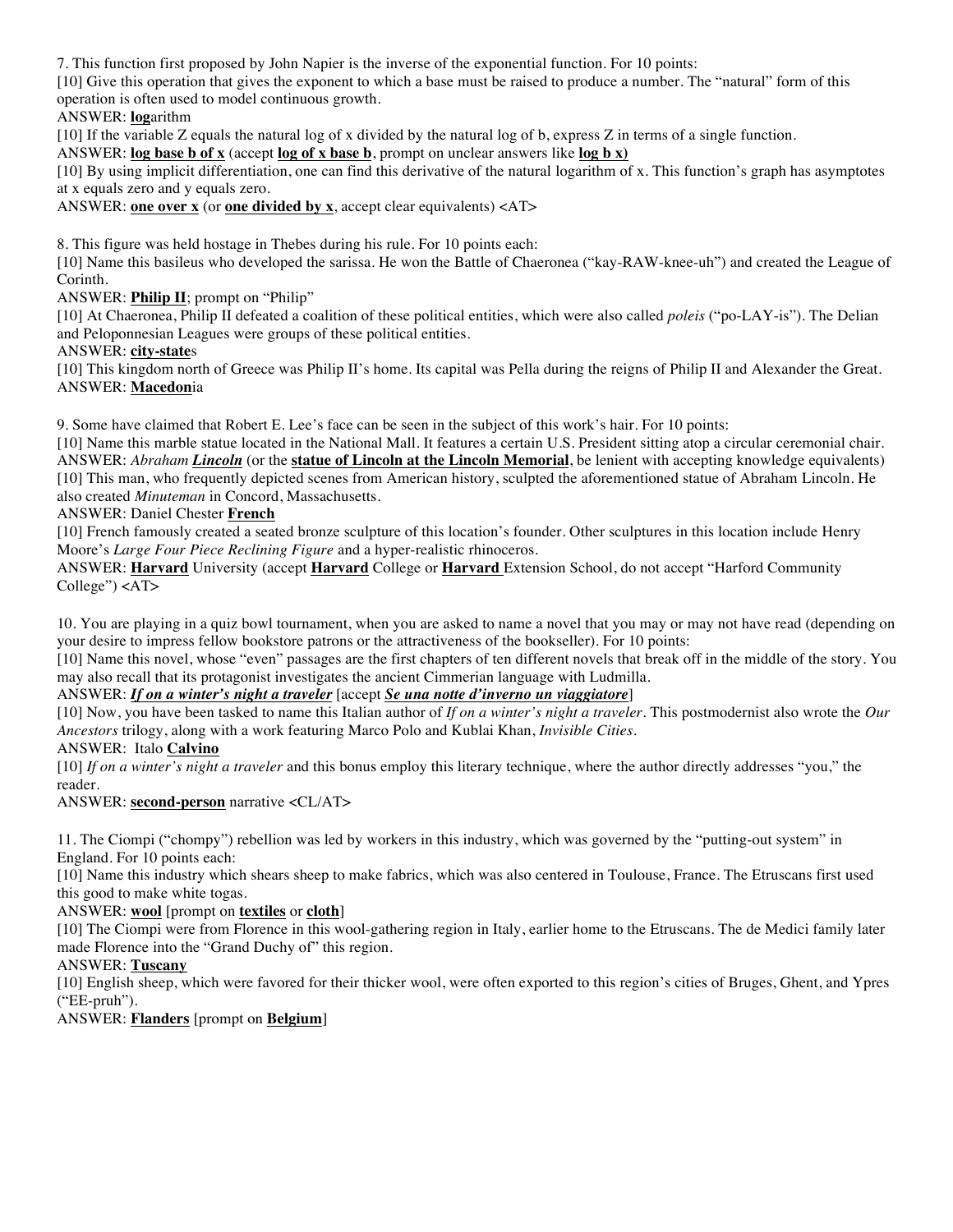12. This collection contains poems such as "Owl," which is thought to be written by the Duke of Zhou. Since the Qin Dynasty, its contents' rhyme patterns have been analyzed in the study of Old Chinese phonology. For 10 points each:

[10] Name the oldest existing collection of Chinese poetry, which contains "Lesser" and "Major Court Hymns," among other poems. ANSWER: **Classic of Poetry** [accept **Shijing**, **Shih-ching**, **Book of Odes**, and **Book of Songs**; prompt on partial answer] [10] One part of this large collection contained classic texts such as *Great Learning* and *Analects*, and the other part contained Chinese books such as Classic of Poetry and Spring and Summer Annals.

ANSWER: **Four Books** and **Five Classics** [prompt on partial answer]

[10] This Chinese man allegedly compiled the Four Books and Five Classics, and is sometimes thought to have written and edited parts of it. His teachings were compiled in the *Analects*.

ANSWER: **Confucius** [accept **Kongzi**] <RY>

13. The "Tequila crisis" of 1994 occurred in one signatory of this treaty but was stabilized by another signatory. For 10 points each: [10] Name this trade agreement between the US, Canada, and Mexico, signed in 1992. It led to many maquiladoras being built in Mexico.

### ANSWER: **NAFTA** or the **North American Free Trade Agreement**

[10] This President's first term saw NAFTA ratified. This "New Democrat" who preceded George W. Bush promised the end of big government as the 42nd president.

ANSWER: William Jefferson Bill **Clinton**

[10] Clinton heralded the coming of a "New Century" after he supported this nation's entry into the World Trade Organization, though it did not join until 2001. It had two exchange rates until 1994.

#### ANSWER: **China** or the **PRC**

14. Minor characters on this show include Bob Vance and a blue-collar worker that the protagonist calls "Pudge." For 10 points each: [10] Identify this show that starred Steve Carell as Michael Scott. It follows the lives of employees like Jim and Pam, and is filmed in a mockumentary style.

### ANSWER: **The Office**

[10] The title "Office" is the Scranton, Pennsylvania branch of this paper company. Throughout the series, corporate workers and members of "The Office" alike complain that this company is losing business to OfficeMax.

#### ANSWER: **Dunder Mifflin**

[10] This writer and executive producer of "The Office" played Ryan, a temp-turned-job-stealer who dumps Kelly Kapoor and leaves Scranton for corporate headquarters in New York.

ANSWER: Benjamin Joseph Manaly "B.J." **Novak** <CL>

15. This quantity is divided by the perpendicular velocity gradient in a certain quantity governing the behavior of fluids. For 10 points: [10] Name this component of stress that is parallel to the surface of applied force, in contrast to the perpendicular nature of the normal stress.

ANSWER: **shear** stress

[10] The aforementioned quantity is this measure of a fluid's resistance to flow. Fluids that have a constant value for this quantity are called Newtonian.

#### ANSWER: **viscosity**

[10] This quantity, equal to the ratio of inertial forces to viscous forces, is also used to characterize the nature of fluids. The magnitude of this quantity is an indicator of if a fluid will undergo turbulent or laminar flow. ANSWER: **Reynolds number** (accept **Re**) <AT>

16. This man attempted to depict the struggles of climbing a mountain in his *An Alpine Symphony*, and drew from Greek mythology to write his opera *Elektra*. For 10 points:

[10] Name this German chromaticist composer. He wrote the comic opera *Der Rosenkavalier*, as well as a tone poem inspired by Friedrich Nietzsche's *Also Sprach Zarathustra*.

ANSWER: **R**ichard (Georg) **Strauss** [prompt on **Strauss**; do not accept or prompt on "Johann Strauss"]

[10] This other Richard Strauss tone poem is dedicated to Friedrich Rosch and includes an *allegro molto agitato* part representing memories. At the end, a dying artist reaches "the infinite reaches of heaven."

### ANSWER: *Death and Transfiguration* [accept *Tod und Verklärung*]

[10] Richard Strauss adapted an Oscar Wilde play to compose this opera, titled for a Biblical character. Featuring the "Dance of the Seven Veils," its scandalous nature caused it to be banned in both London and New York. ANSWER: *Salome*